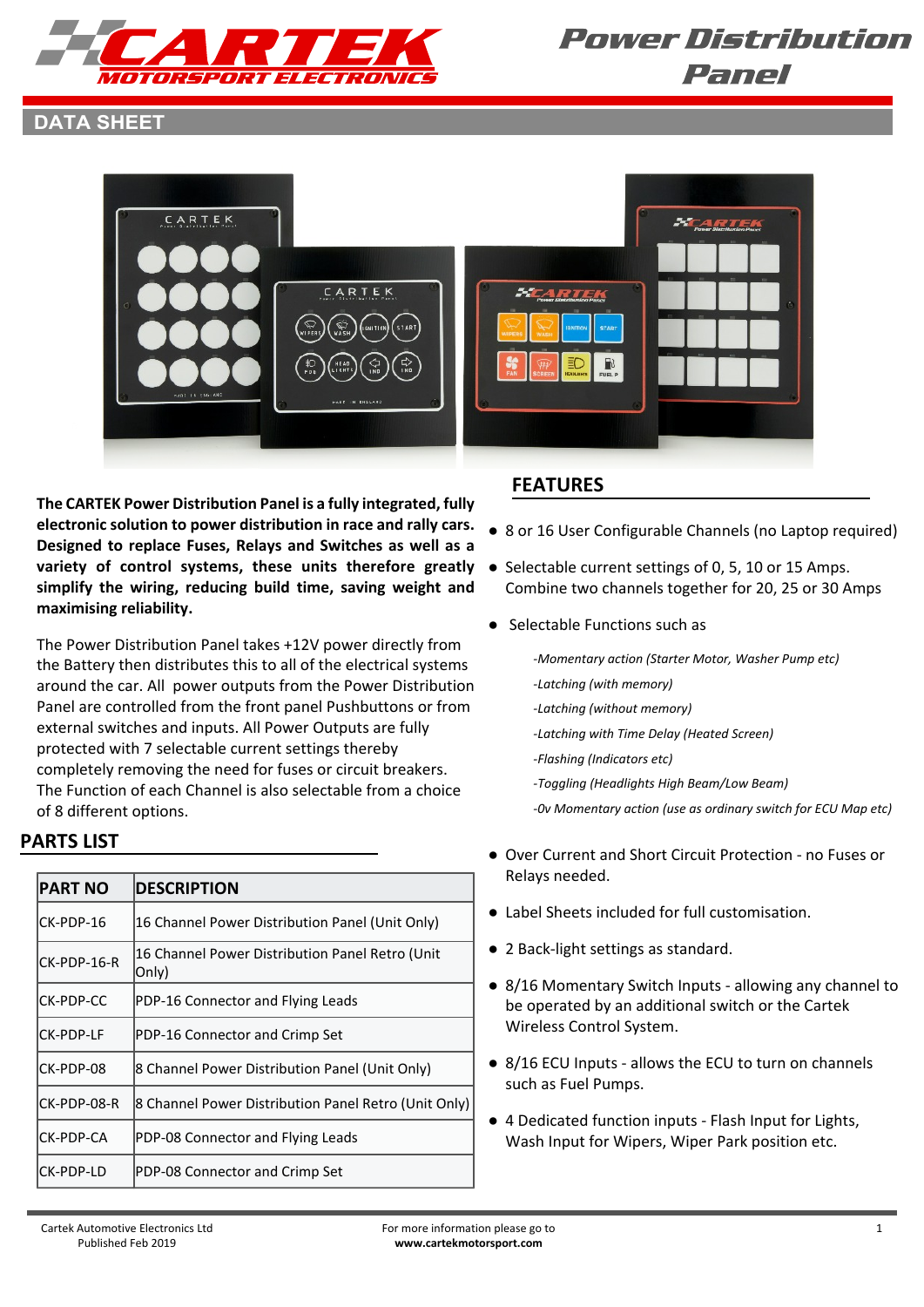

# **DATA SHEET**

#### **PDP-16/PDP-16-R PIN OUT**

| Pin no:        | <b>Connector A (BLACK)</b>                |                | Pin no:   Connector B (BLUE)   |
|----------------|-------------------------------------------|----------------|--------------------------------|
| 1              | Channel B2 Power Output                   | 35             | Channel F2 Power Output        |
| $\overline{2}$ | Channel B2 Switch Input/Output            | 34             | Channel F2 Switch Input/Output |
| 3              | Channel B2 ECU Input                      | 33             | Channel F2 ECU Input           |
| 4              | Channel B1 Power Output                   | 32             | Channel F1 Power Output        |
| 5              | Channel B1 Switch Input/Output            | 31             | Channel F1 Switch Input/Output |
| 6              | Channel B1 ECU Input                      | 30             | Channel F1 ECU Input           |
| $\overline{7}$ | Channel A2 ECU Input                      | 29             | Channel E2 ECU Input           |
| 8              | Channel A2 Switch Input/Output            | 28             | Channel E2 Switch Input/Output |
| 9              | Channel A2 Power Output                   | 27             | Channel E2 Power Output        |
| 10             | Channel A1 ECU Input                      | 26             | Channel E1 ECU Input           |
| 11             | Channel A1 Switch Input/Output            | 25             | Channel E1 Switch Input/Output |
| 12             | <b>Channel A1 Power Output</b>            | 24             | Channel E1 Power Output        |
| 13             | N/C                                       | 23             | N/C                            |
| 14             | N/C                                       | 22             | N/C                            |
| 15             | N/C                                       | 21             | N/C                            |
| 16             | N/C                                       | 20             | Back-light (Low) Power Input   |
| 17             | Battery Isolator XR Ignition Signal Input | 19             | XR Signal Input                |
| 18             | Ground                                    | 18             | Ground                         |
| 19             | Wiper Park Position Input                 | 17             | Back-light (Hi) Power Input    |
| 20             | N/C                                       | 16             | N/C                            |
| 21             | Ground                                    | 15             | N/C                            |
| 22             | N/C                                       | 14             | N/C                            |
| 23             | N/C                                       | 13             | N/C                            |
| 24             | <b>Channel C1 Power Output</b>            | 12             | Channel G1 Power Output        |
| 25             | Channel C1 Switch Input/Output            | 11             | Channel G1 Switch Input/Output |
| 26             | Channel C1 ECU Input                      | 10             | Channel G1 ECU Input           |
| 27             | Channel C2 Power Output                   | 9              | Channel G2 Power Output        |
| 28             | Channel C2 Switch Input/Output            | 8              | Channel G2 Switch Input/Output |
| 29             | Channel C2 ECU Input                      | $\overline{7}$ | Channel G2 ECU Input           |
| 30             | Channel D1 ECU Input                      | 6              | Channel H1 ECU Input           |
| 31             | Channel D1 Switch Input/Output            | 5              | Channel H1 Switch Input/Output |
| 32             | Channel D1 Power Output                   | 4              | Channel H1 Power Output        |
| 33             | Channel D2 ECU Input                      | 3              | Channel H2 ECU Input           |
| 34             | Channel D2 Switch Input/Output            | $\overline{2}$ | Channel H2 Switch Input/Output |
| 35             | Channel D2 Power Output                   | $\mathbf 1$    | Channel H2 Power Output        |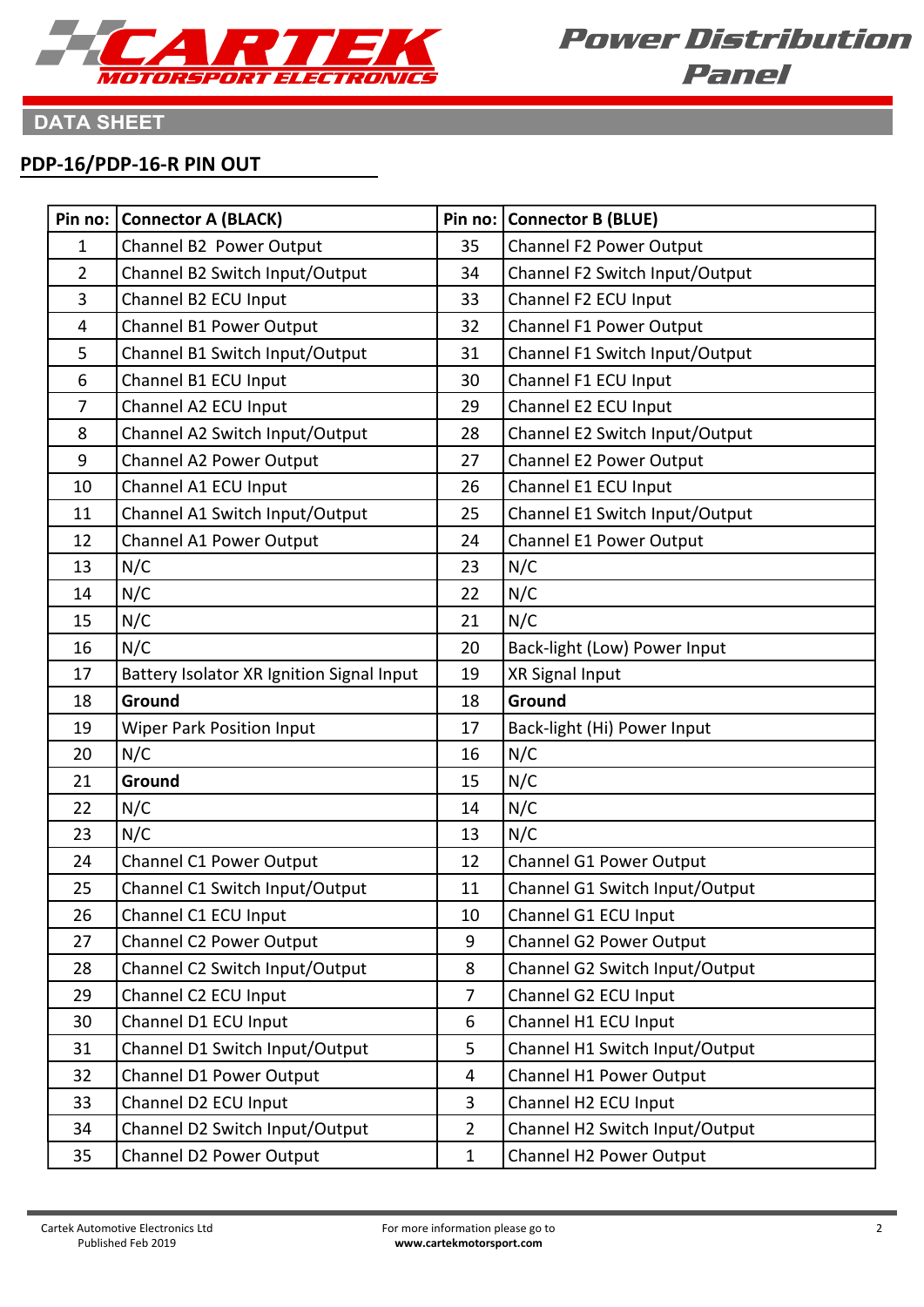

## **DATA SHEET**

## **PDP-16/PDP-16-R DIMENSIONS**



### **PDP-16/PDP-16-R TECHNICAL DETAILS**

| Size:                                      | $L = 195$ mm, W = 140mm.            |
|--------------------------------------------|-------------------------------------|
| Weight:                                    | 600g.                               |
| <b>Battery positive terminal:</b>          | M6 stud.                            |
|                                            | AMPSEAL 776164-1 (Black)            |
| <b>Mating Connectors:</b>                  | AMPSEAL 776164-5 (Blue)             |
| <b>Total Output Current</b>                | 160A Continuous                     |
| <b>Outputs</b>                             | 16                                  |
| <b>Switch Inputs/Outputs</b>               | 16                                  |
| <b>ECU Inputs</b>                          | 16                                  |
| <b>Battery Isolator XR Ignition Input</b>  | $\overline{2}$                      |
| <b>Dedicated Wiper Park Position Input</b> | 1                                   |
| <b>Operating temperature:</b>              | $-10^{\circ}$ C - +85 $^{\circ}$ C. |
| <b>Storage temperature:</b>                | $-40^{\circ}$ C - +125 $^{\circ}$ C |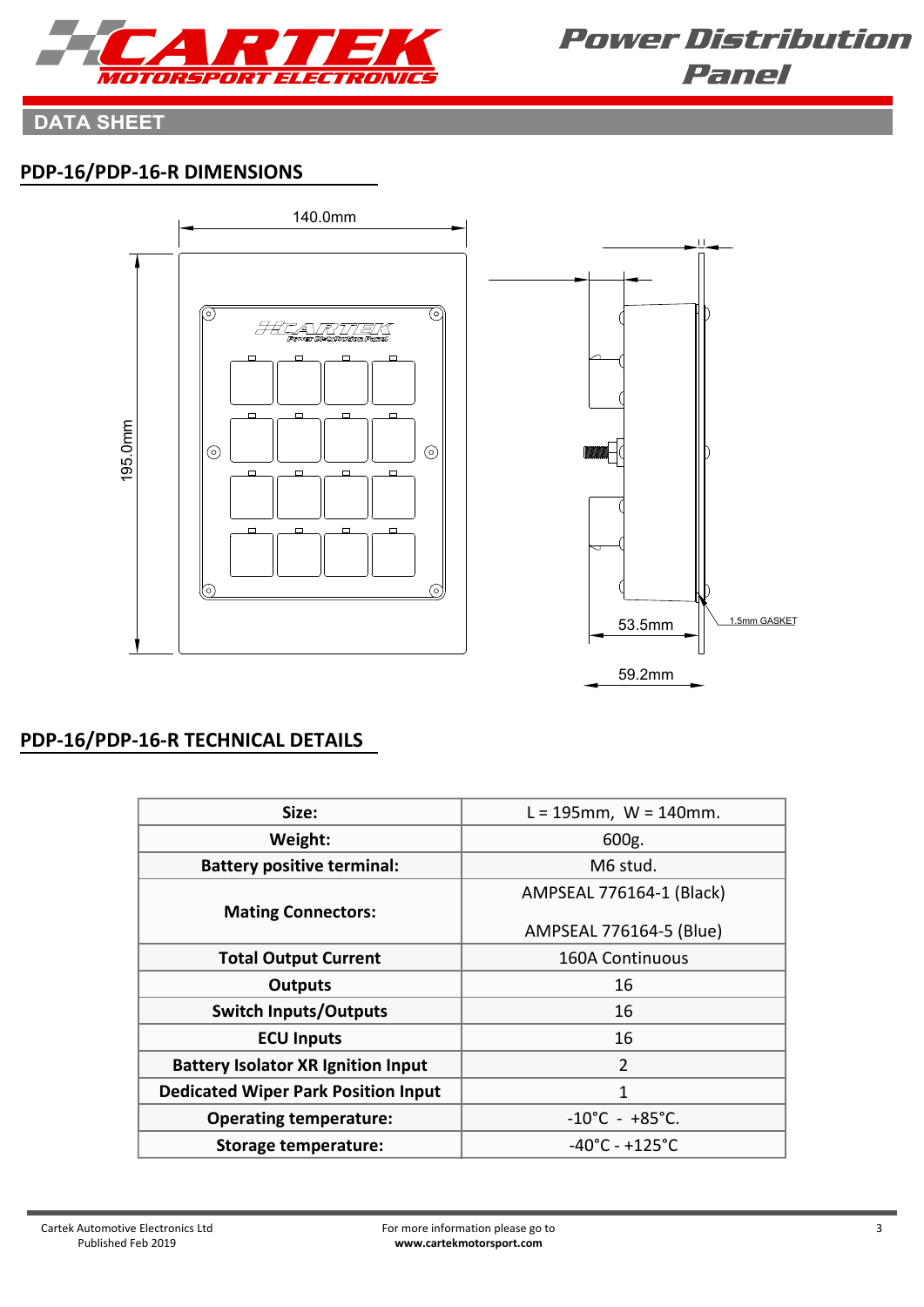

# **DATA SHEET**

#### **PDP-08/PDP-08-R PIN OUT**

| Pin no: | <b>Connector A (BLACK)</b>                |  |  |
|---------|-------------------------------------------|--|--|
| 1       | Channel B2 Power Output                   |  |  |
| 2       | Channel B2 Switch Input/Output            |  |  |
| 3       | Channel B2 ECU Input                      |  |  |
| 4       | Channel B1 Power Output                   |  |  |
| 5       | Channel B1 Switch Input/Output            |  |  |
| 6       | Channel B1 ECU Input                      |  |  |
| 7       | Channel A2 ECU Input                      |  |  |
| 8       | Channel A2 Switch Input/Output            |  |  |
| 9       | Channel A2 Power Output                   |  |  |
| 10      | Channel A1 ECU Input                      |  |  |
| 11      | Channel A1 Switch Input/Output            |  |  |
| 12      | Channel A1 Power Output                   |  |  |
| 13      | N/C                                       |  |  |
| 14      | N/C                                       |  |  |
| 15      | N/C                                       |  |  |
| 16      | Back-light (High) Power Input             |  |  |
| 17      | Battery Isolator XR Ignition Signal Input |  |  |
| 18      | Ground                                    |  |  |
| 19      | <b>Wiper Park Position Input</b>          |  |  |
| 20      | Back-light (Low) Power Input              |  |  |
| 21      | Ground                                    |  |  |
| 22      | N/C                                       |  |  |
| 23      | N/C                                       |  |  |
| 24      | Channel C1 Power Output                   |  |  |
| 25      | Channel C1 Switch Input/Output            |  |  |
| 26      | Channel C1 ECU Input                      |  |  |
| 27      | Channel C2 Power Output                   |  |  |
| 28      | Channel C2 Switch Input/Output            |  |  |
| 29      | Channel C2 ECU Input                      |  |  |
| 30      | Channel D1 ECU Input                      |  |  |
| 31      | Channel D1 Switch Input/Output            |  |  |
| 32      | Channel D1 Power Output                   |  |  |
| 33      | Channel D2 ECU Input                      |  |  |
| 34      | Channel D2 Switch Input/Output            |  |  |
| 35      | <b>Channel D2 Power Output</b>            |  |  |